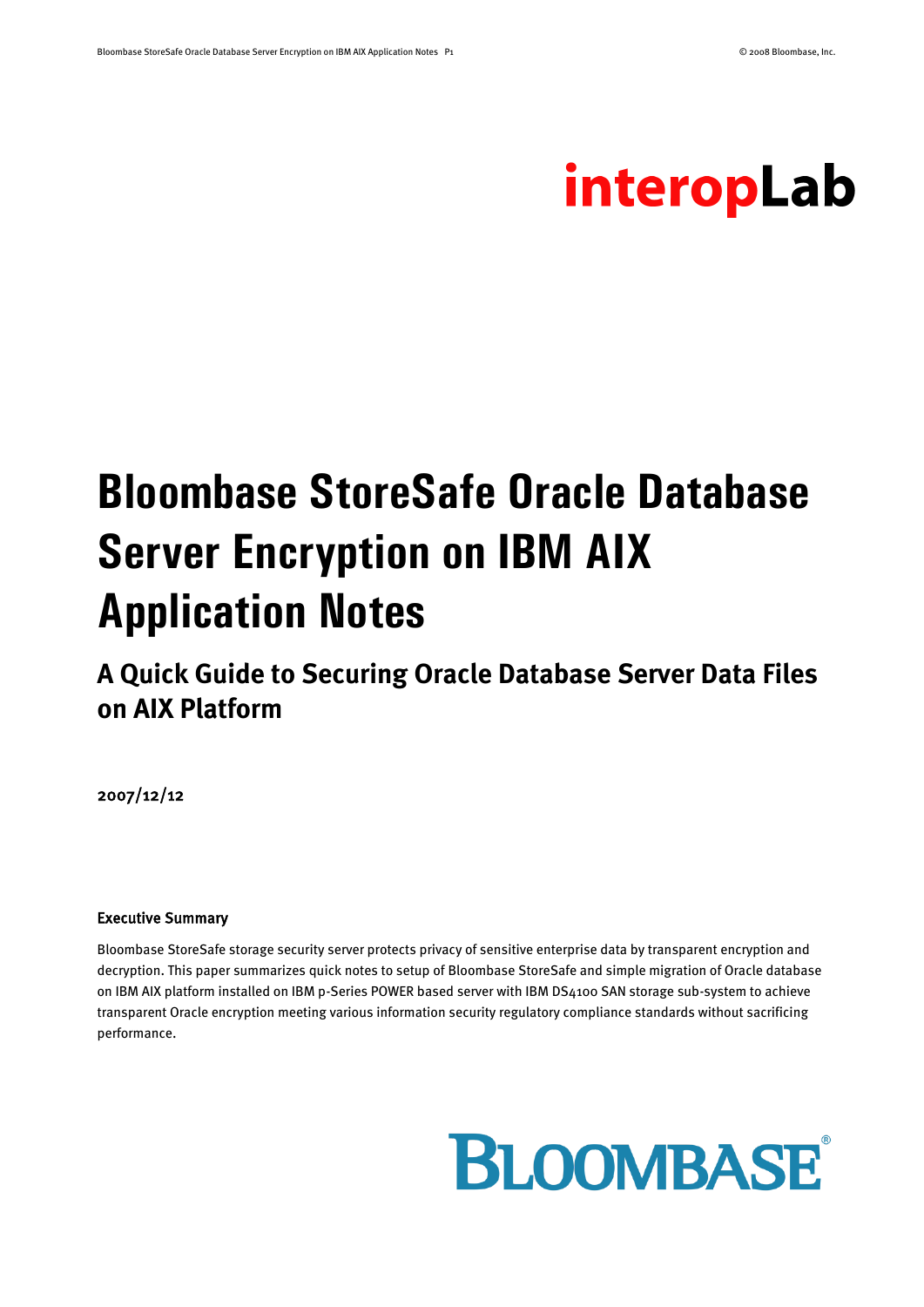Information in this document, including URL and other Internet Web site references, is subject to change without notice. Unless otherwise noted, the example companies, organizations, products, people and events depicted herein are fictitious and no association with any real company, organization, product, person or event is intended or should be inferred. Complying with all applicable copyright laws is the responsibility of the user. Without limiting the rights under copyright, no part of this document may be reproduced, stored in or introduced into a retrieval system, or transmitted in any form or by any means (electronic, mechanical, photocopying, recording, or otherwise), or for any purpose, without the express written permission of Bloombase.

Bloombase may have patents, patent applications, trademarks, copyrights, or other intellectual property rights covering subject matter in this document. Except as expressly provided in any written license agreement from Bloombase, the furnishing of this document does not give you any license to these patents, trademarks, copyrights, or other intellectual property.

This document is the property of Bloombase. No exploitation or transfer of any information contained herein is permitted in the absence of an agreement with Bloombase, and neither the document nor any such information may be released without the written consent of Bloombase.

© 2008 Bloombase, Inc.

Bloombase, Spitfire, StoreSafe and Keyparc are either registered trademarks or trademarks of Bloombase in the United States, People's Republic of China, Hong Kong Special Administrative Region and/or other countries.

The names of actual companies and products mentioned herein may be the trademarks of their respective owners.

Document No.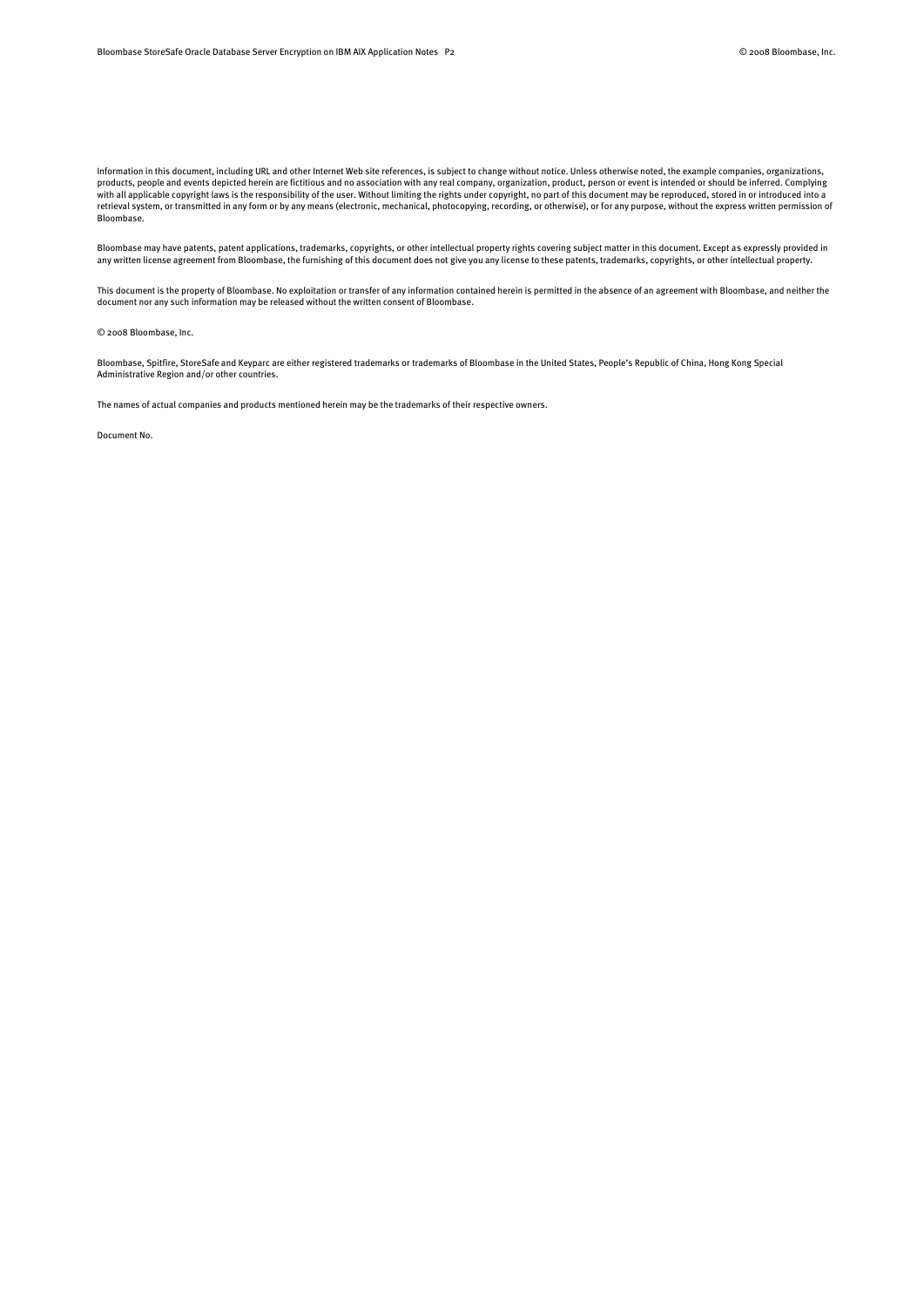# <span id="page-2-0"></span>**Table of Contents**

| <b>Table of Contents</b>      | 3  |
|-------------------------------|----|
| <b>Introduction</b>           | 5  |
| <b>Purpose and Scope</b>      | 7  |
| <b>Assumptions</b>            | 8  |
| Infrastructure                | 9  |
|                               |    |
|                               |    |
|                               |    |
|                               |    |
| <b>Configuration Overview</b> | 11 |
|                               |    |
|                               |    |
|                               |    |
|                               |    |
|                               |    |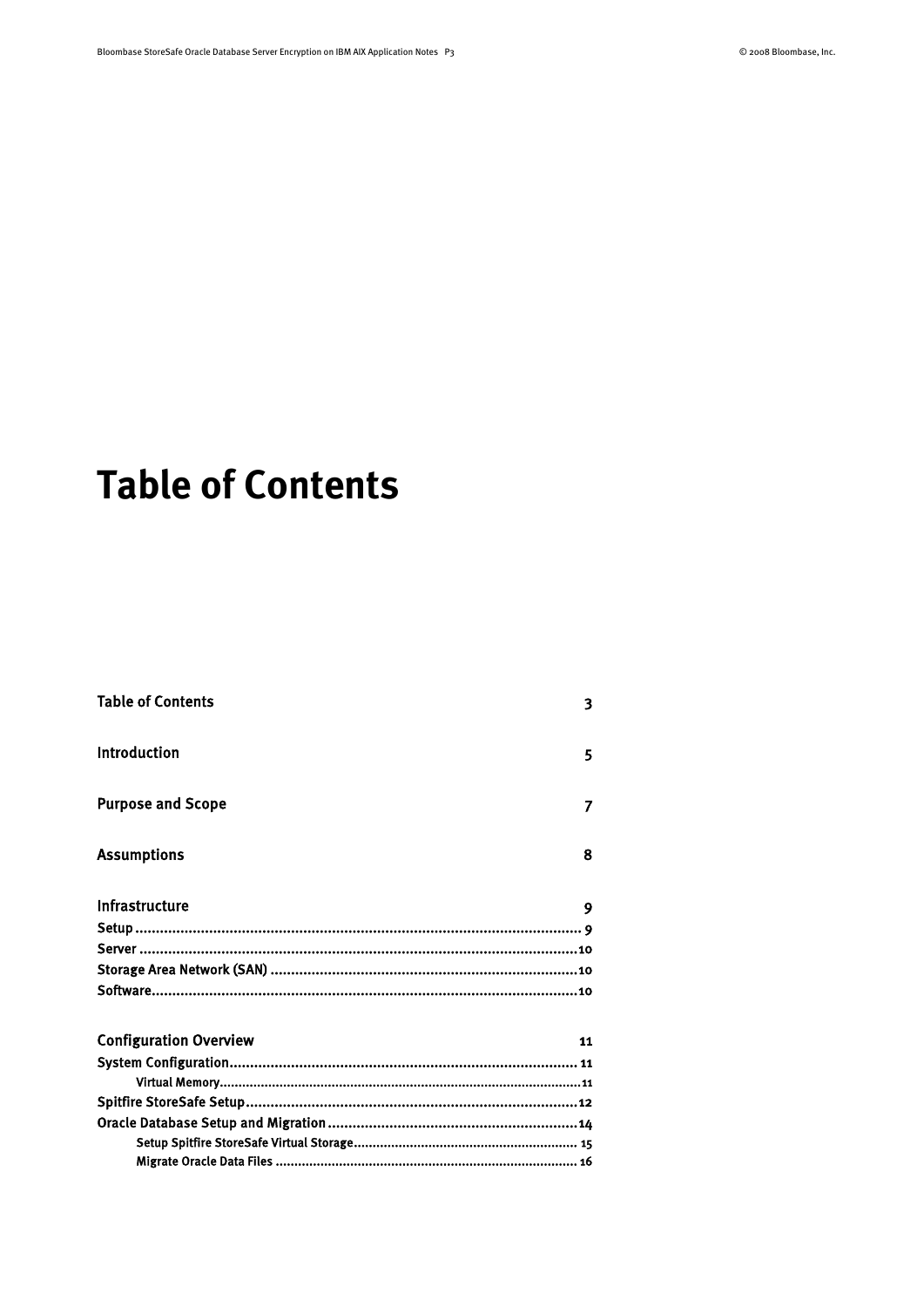| <b>Validation Tests</b>    | 18 |
|----------------------------|----|
| Conclusion                 | 19 |
| <b>Disclaimer</b>          | 20 |
| <b>Technical Reference</b> | 21 |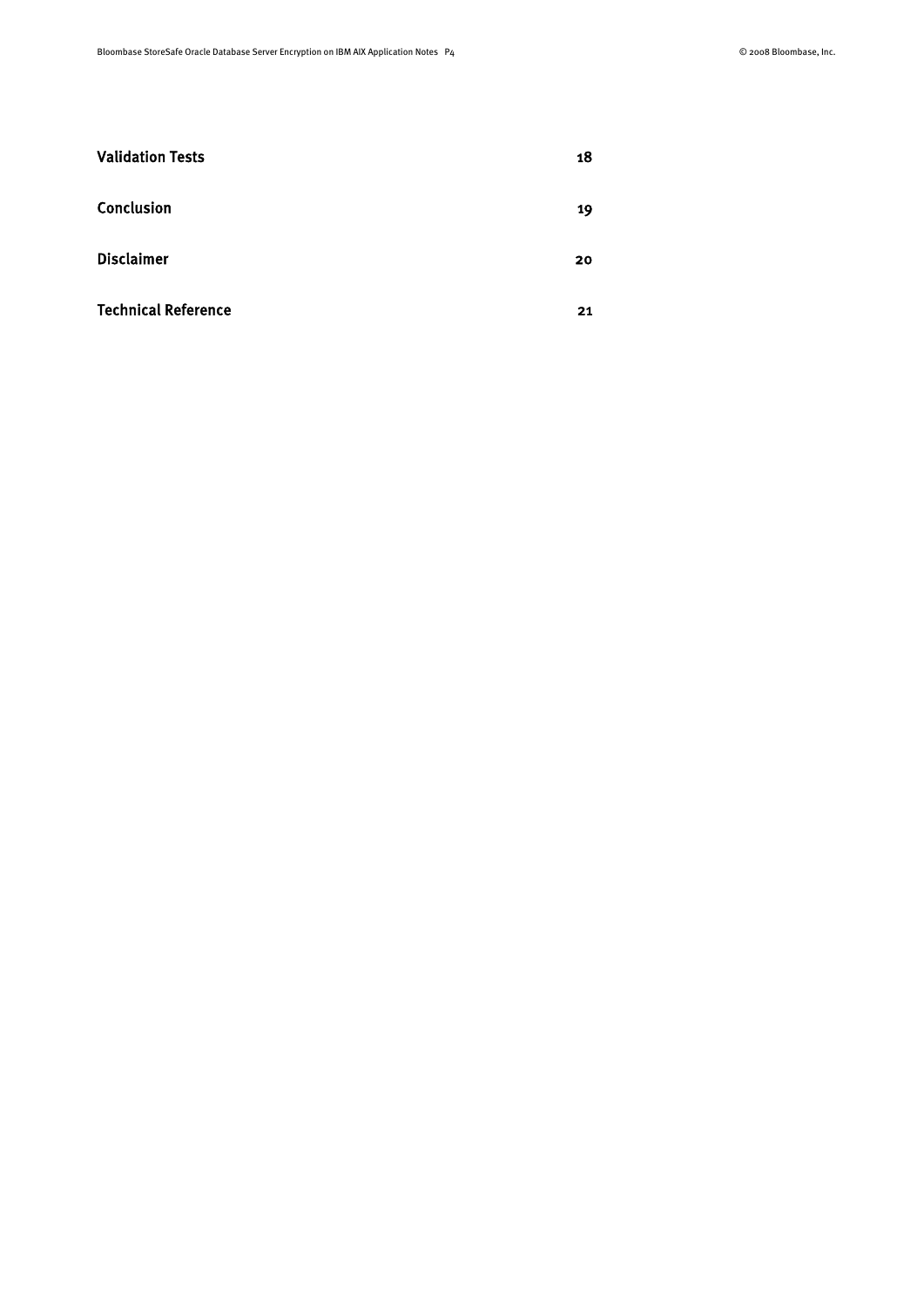## <span id="page-4-0"></span>**Introduction**

Digital assets including financial reports, legal documents, private human resources information, confidential contracts and sensitive user data are invaluable properties of a corporation. A business cannot risk losing these information, both confidentiality and non-repudiation. Nevertheless, the Internet has becoming more pervasive, security attacks have grown. News and reports have revealed millions of dollars of loss in various enterprises and organizations due to security breaches.

Data protection at the persistence layer used to be an uncommon subject in information technology industry. Persistence data, in the old days, are assumed safely kept and stored in highly secure data centers with effective physical access control and close surveillance. However, trends in the industry in backup, archive and high availability with an aim to safeguard data from the worst attack and be responsive to rescues, keeping the enterprise core system running non-stop, have opened up chances confidential data get disclosed and tampered by unauthorized parties.

Numerous security compliance and standards including Sarbanes Oxley, Gramm-Leach-Bliley Act and Personal Data Privacy Ordinance have raised enterprises' awareness of securing their core business and customer data. However, persistence data protection is technically a difficult subject. One has to prepare for additional system complexity, loss of performance, at the same time, maintaining the same level of stability and scalability, and most important of all, be highly secure, hackerproof rather than exposing more security loopholes.

Core business data of an enterprise constitutes a major segment of assets that a corporation possesses. Customer data, marketing strategies, intellectual properties in form of source codes and business logic, sales history and prediction figures, and other decision support numerical analysis as result of data-mining may often bury forward looking intelligence that in some sense have very high future value when put into good use.

This application note discusses the application of Bloombase Spitfire StoreSafe storage security server to protect the most popular enterprise database server in the world, Oracle, where sensitive business information from ERP, knowledge base to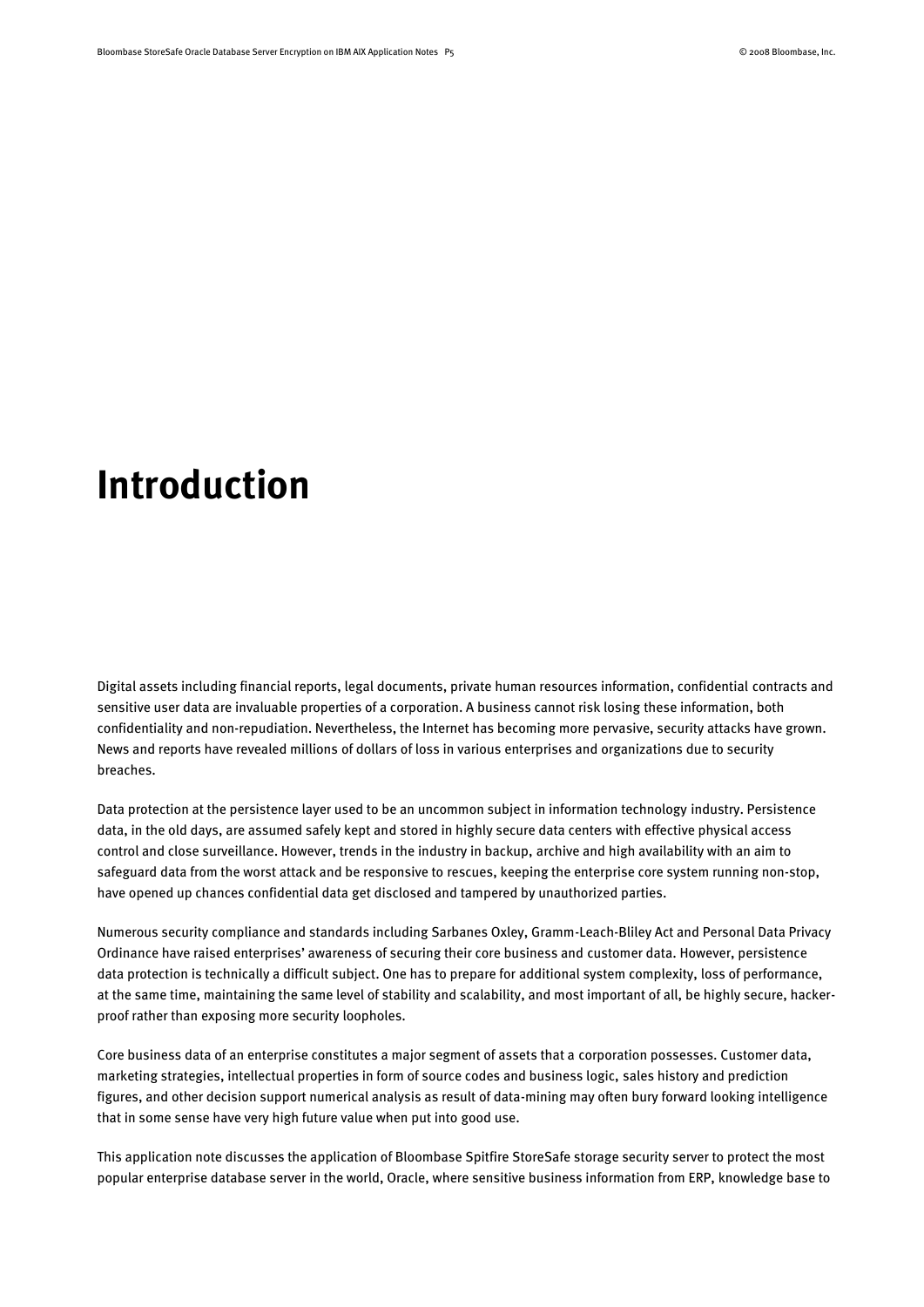contents, etc are stored, achieving transparent deployment and performance encryption without tedious schema alteration or application change.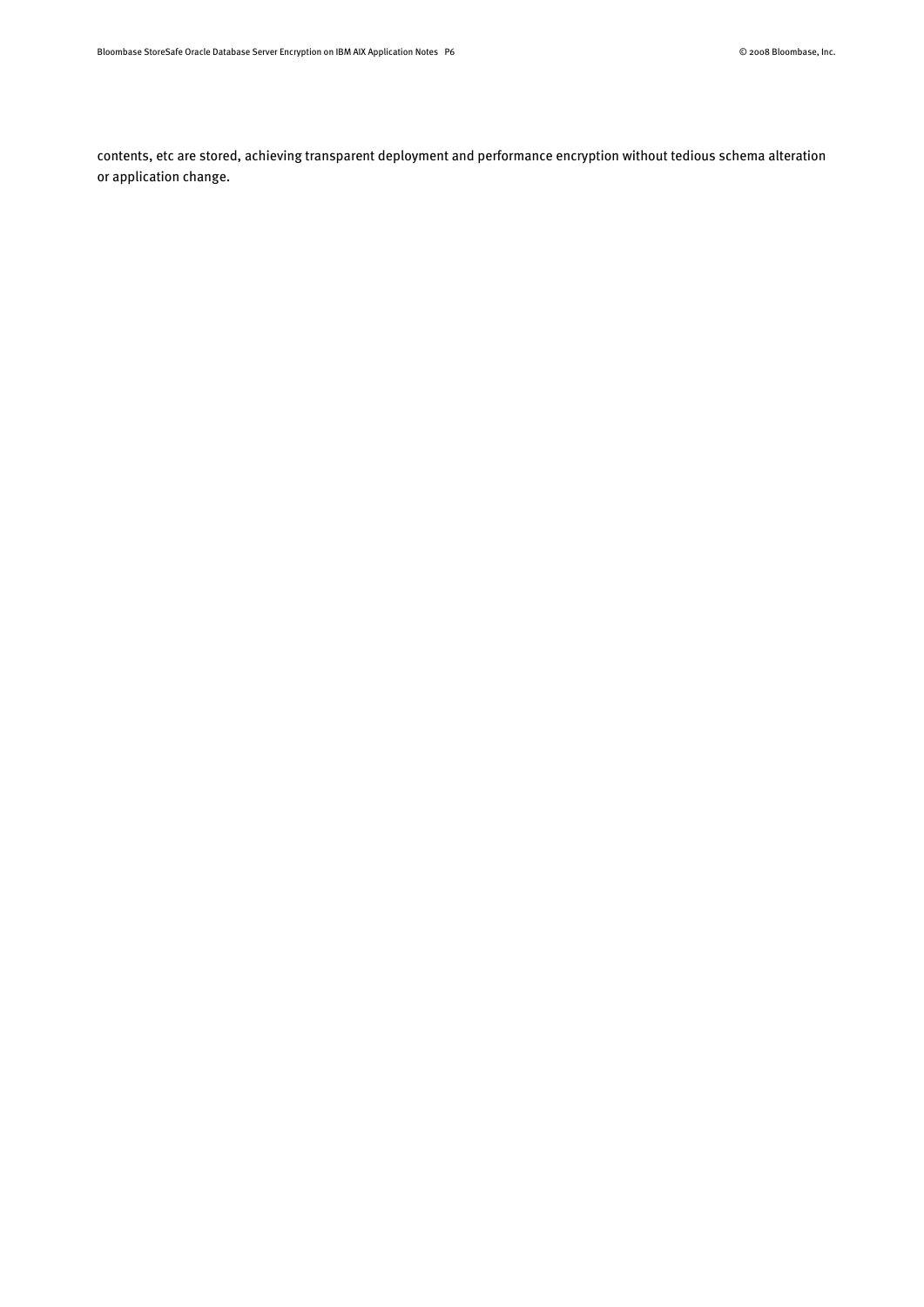## <span id="page-6-0"></span>**Purpose and Scope**

Securing Oracle data files is not an easy task as data files are dynamic, they keep updated at all times which means static way of data encryption offered by encryption utilities are not going to fit the bill. Sensitive data committed to Oracle data files will also be written to database redo logs, archive logs and

flash recovery logs. Thus, to secure the system as a whole, all data files, redo, archive and flash recovery logs have to be encrypted as well. Bloombase Spitfire StoreSafe storage security server provides a single solution to various information security problems that place huge threats to sensitive data stored in Oracle databases.

This document describes application of Bloombase Spitfire StoreSafe storage security server on Oracle databases installed on IBM AIX operating system to secure sensitive database information at rest transparently without tedious second development efforts and numerous deployment risks and enables customers to protect their private business information and immediately achieve various information security regulatory compliances and standards.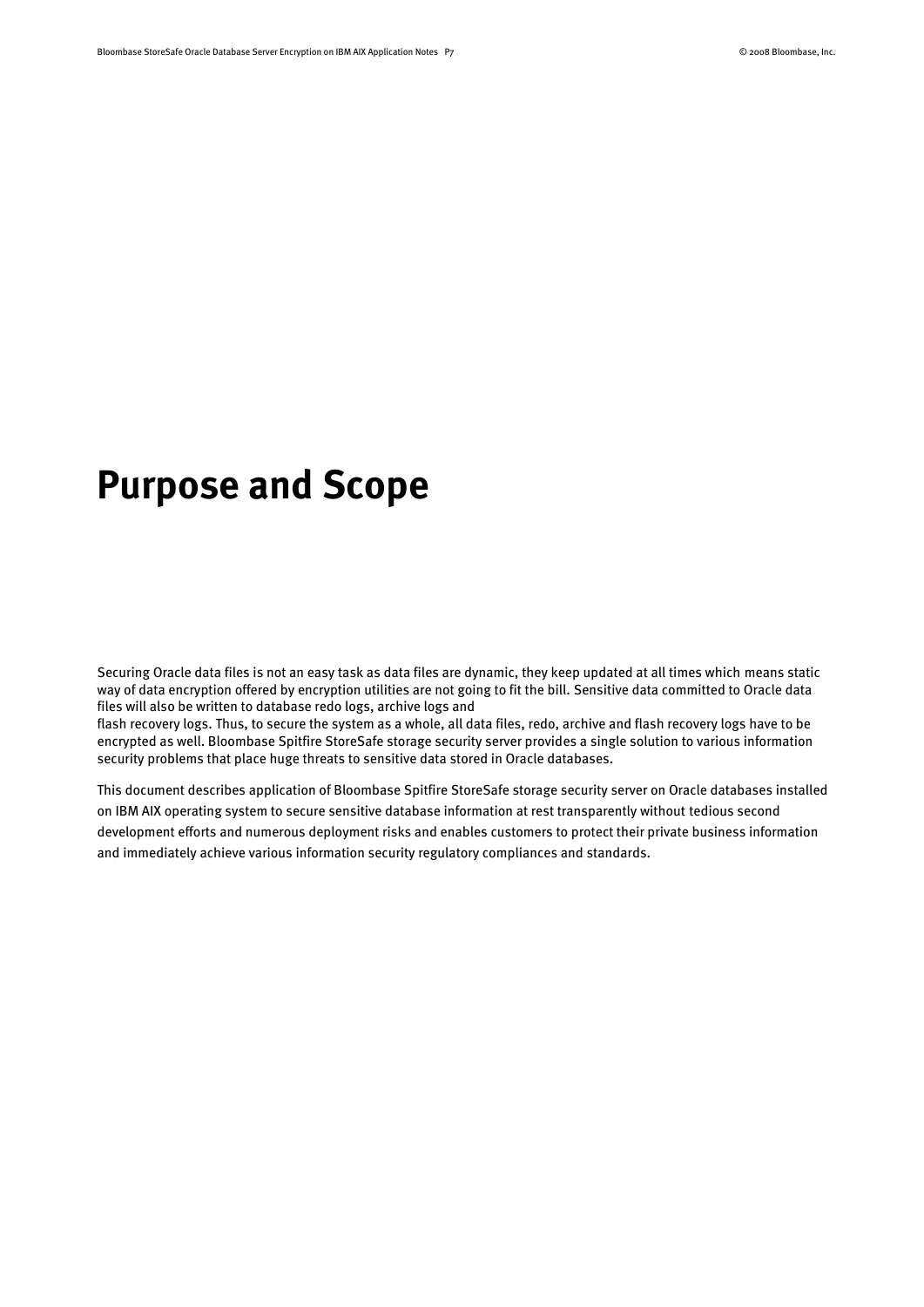# <span id="page-7-0"></span>**Assumptions**

This document describes interoperability testing of Bloombase Spitfire StoreSafe storage security server 3.0 on Oracle 10g release 2 database server on IBM AIX 5.3 ML 4.

We assume you have basic knowledge of administration of Oracle and AIX.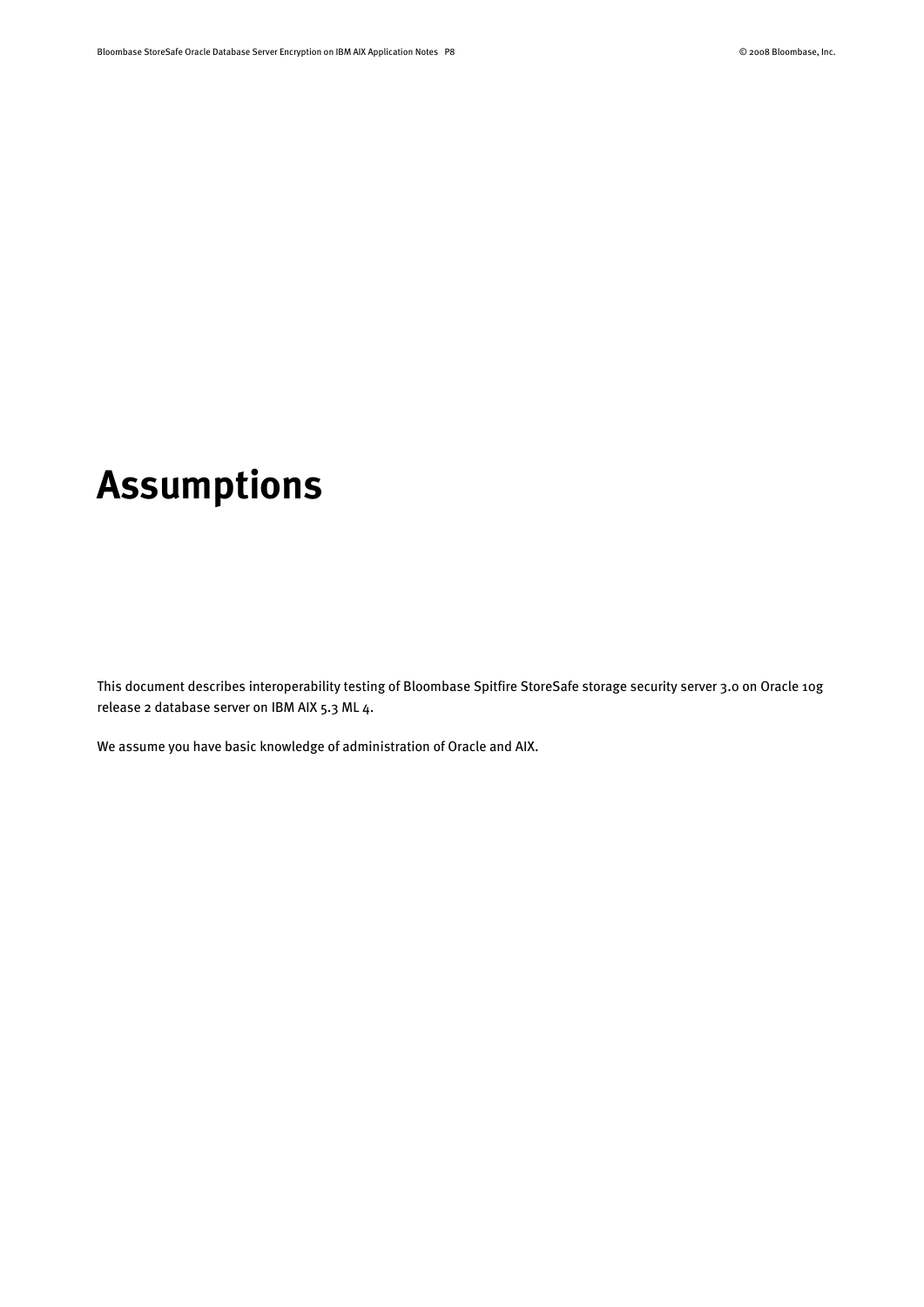# <span id="page-8-0"></span>**Infrastructure**

### <span id="page-8-1"></span>**Setup**

The interoperability testing environment is setup as in below figure

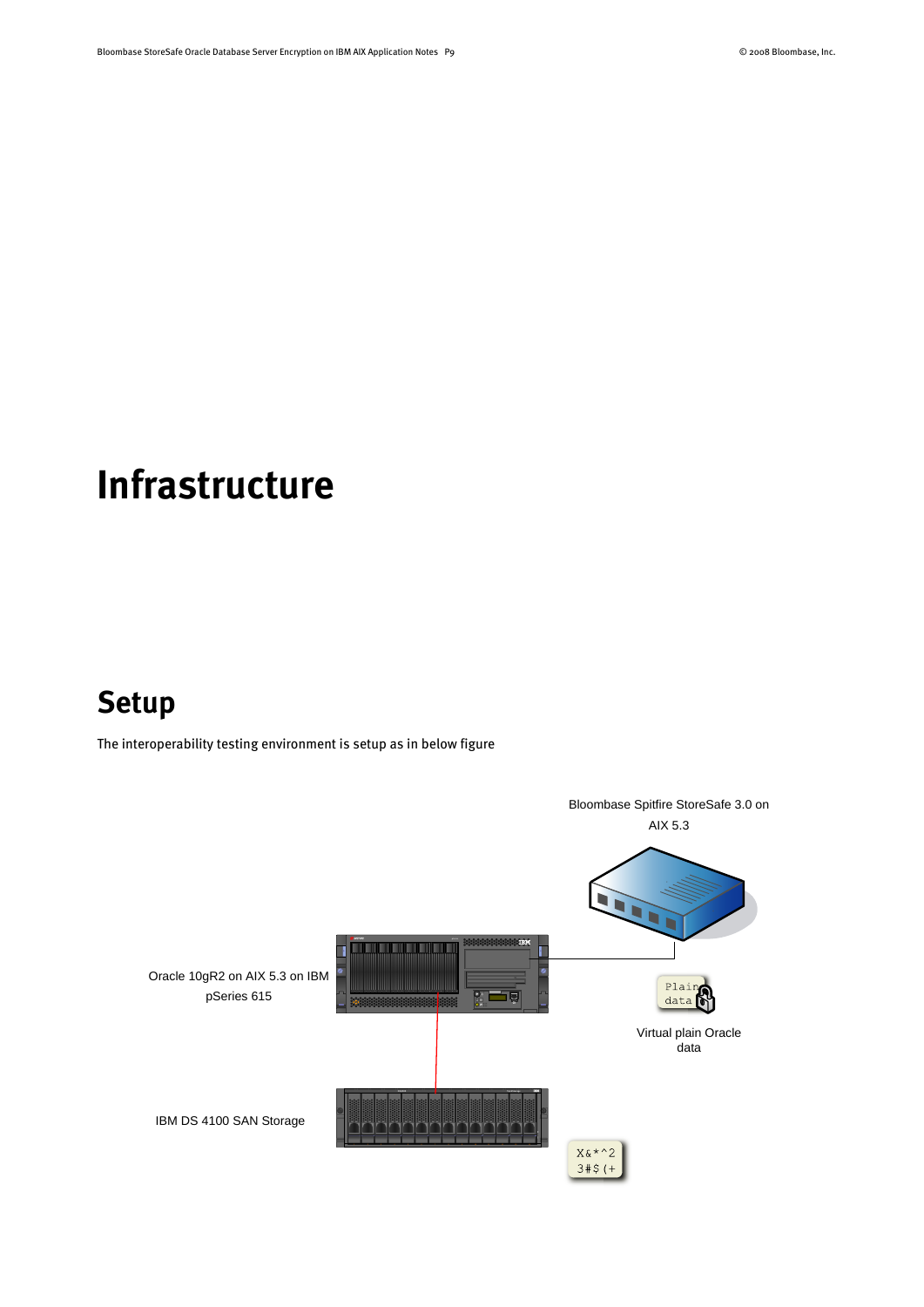### <span id="page-9-0"></span>**Server**

| Server                  | IBM pSeries p5 550      |
|-------------------------|-------------------------|
| <b>Processors</b>       | 8 x IBM POWER5+ 1.65 Hz |
| Memory                  | 16 GB                   |
| <b>Operating System</b> | IBM AIX 5.3 ML 4        |

### <span id="page-9-1"></span>**Storage Area Network (SAN)**

| <b>SAN Storage</b> | <b>IBM DS4100</b> |
|--------------------|-------------------|
| <b>Link Speed</b>  | 4 Gbps            |
| <b>Cache Size</b>  | $\sqrt{2}$ GB     |

### <span id="page-9-2"></span>**Software**

**Oracle Oracle Databaser Server 10g R2 Spitfire StoreSafe** Bloombase Spitfire StoreSafe storage security server 3.0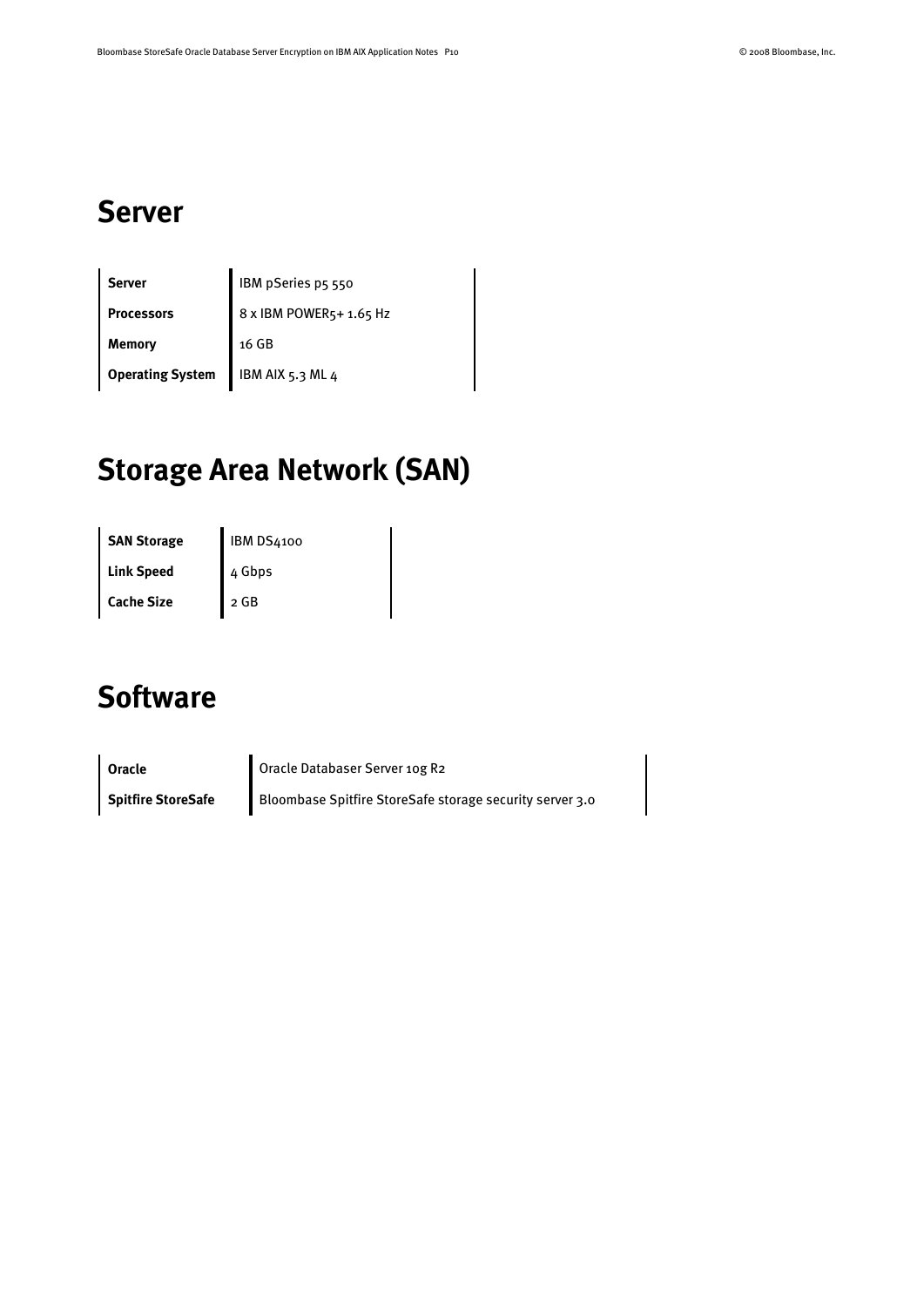# <span id="page-10-0"></span>**Configuration Overview**

### <span id="page-10-1"></span>**System Configuration**

### <span id="page-10-2"></span>Virtual Memory

As Bloombase Spitfire StoreSafe is installed on the same physical server and OS instance with Oracle database server sharing the same virtual memory and filesystem cache for both Oracle and Bloombase Spitfire StoreSafe, system virtual memory parameters have to be tuned to avoid exhaust of memory which might lead to unpredictable problems when vast amount of storage data are accessed where Oracle and Spitfire StoreSafe will compete for memory resources

Tune AIX virtual memory parameters as

```
$ vmo -p -o minfree=3840 -o maxfree=4352
$ vmo -p -o maxperm%=40 -o maxclient%=40
```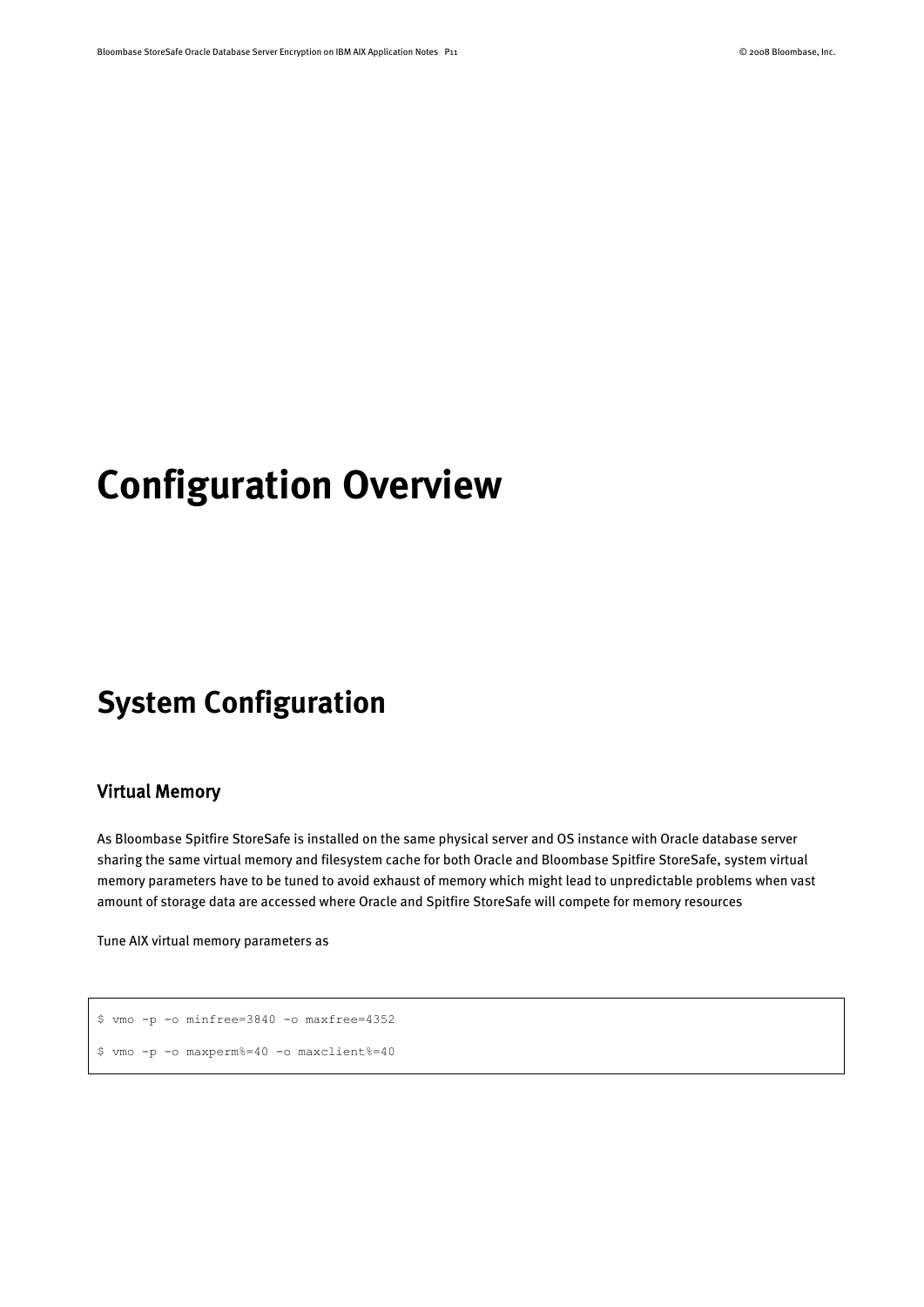### <span id="page-11-0"></span>**Spitfire StoreSafe Setup**

Spitfire StoreSafe supports both file-based and block-based on-the-fly storage encryption. As a quick start, an Oracle data file is to be secured by Spitfire StoreSafe file-based encryption and will be migrated to Spitfire StoreSafe virtual storage and accessed enabling transparent data encryption and decryption on-the-fly.

Spitfire StoreSafe file-based virtual storage and physical storage settings are configured as followings.

|                                               |                    |                | <b>Main</b>                    | Logout        |       | Support                 | a) About | $P$ Help        |          |                         |                         |
|-----------------------------------------------|--------------------|----------------|--------------------------------|---------------|-------|-------------------------|----------|-----------------|----------|-------------------------|-------------------------|
| Greeting                                      |                    |                | <b>Find Virtual Storage</b>    |               |       |                         |          |                 |          |                         |                         |
| User: admin.<br>Datetime: 2006-09-09<br>21:25 |                    |                | <b>Find Virtual Storage</b>    |               |       |                         |          |                 |          |                         |                         |
| <b>Menu Bar</b>                               | $\curvearrowright$ | Name           |                                |               |       |                         |          | Status          |          | $\overline{\mathbf{v}}$ |                         |
| Svstem                                        | $\checkmark$       | Mode           |                                |               |       | $\overline{\mathbf{v}}$ |          | Security Scheme |          |                         | $\overline{\mathbf{v}}$ |
| Operation                                     | $\checkmark$       |                | Cryptographic Cipher Algorithm |               |       | $\overline{\textbf{v}}$ |          | Key Name        |          |                         |                         |
| Administration                                | $\checkmark$       | Host IP        |                                |               |       |                         |          | User ID         |          |                         |                         |
| Key Management                                | $\checkmark$       | Subnet Mask    |                                |               |       |                         |          |                 |          |                         |                         |
| Storage                                       | $\wedge$           |                |                                |               |       |                         |          |                 |          |                         |                         |
| <b>ISCSI Storage</b>                          |                    |                |                                |               |       | Find                    | Reset    | Add             |          |                         |                         |
| <b>Storage Configuration</b>                  |                    |                |                                |               |       |                         |          |                 |          |                         | 1-2 of 2 $\blacksquare$ |
| <b>Storage Device</b>                         |                    |                | Virtual                        |               |       |                         |          |                 | Physical |                         |                         |
| <b>Virtual Storage</b>                        |                    | ÆП             | Storage                        | <b>Status</b> | Mode  | Security<br>Scheme      | Active   | Storage         | Storage  | Type                    | Last Update<br>Datetime |
| <b>Storage User</b>                           |                    |                | Name                           |               |       |                         |          |                 | Type     |                         | 2006-09-09              |
|                                               |                    | п              | 501                            | □             | Block | Privacy                 | ▽        | 501             | Device   | $ext{3}$                | 16:06                   |
| Language<br>English <sup>V</sup>              |                    | $\overline{z}$ | 502                            | □             | File  | Privacy                 | ▽        | 502             | Device   | $ext{3}$                | 2006-09-09<br>16:06     |
|                                               |                    |                |                                |               |       |                         |          |                 |          |                         | $1-2$ of 2 $\Box$       |

Assume an Oracle database instance named

hammer

is to be secured by Bloombase Spitfire StoreSafe having its flash recovery area and data file located at filesystem

| <b>Repository</b>   | <b>Physical Location</b>     |
|---------------------|------------------------------|
| Flash recovery area | /uo2/flash_recovery_a<br>rea |
| Oracle data         | /uo2/oradata/hamme<br>r/     |

What we want to achieve is to have all files under

/u02

to get secured by Spitfire StoreSafe.

Physical storage u02 is configured in Spitfire StoreSafe server with storage physically located in IBM DS 4100 SAN accessible at filesystem path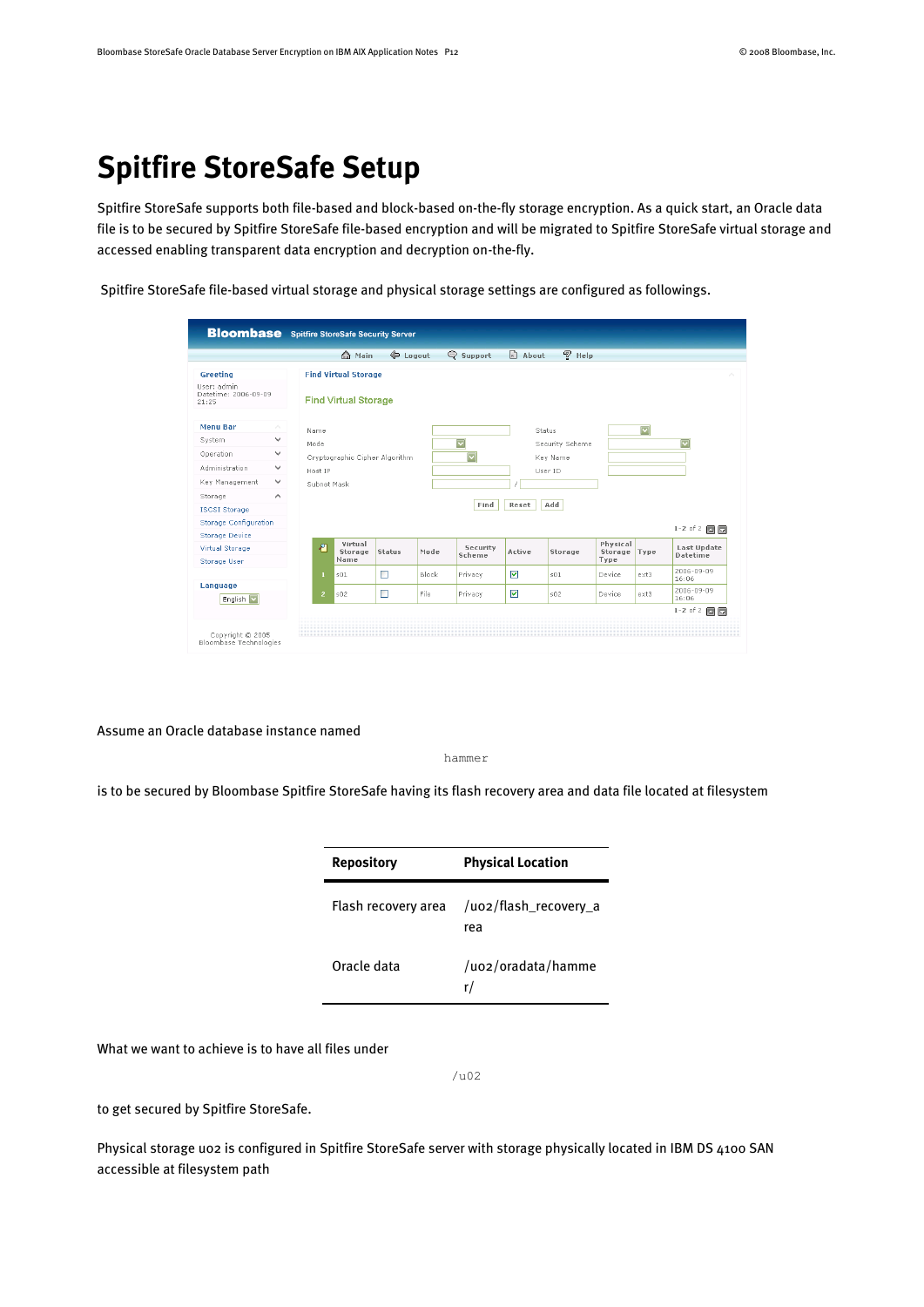/u02

uo2 physical storage is configured to run on JFS filesystem as configured via Spitfire StoreSafe web-based management console.

| <b>Parameter</b>                | Value           |
|---------------------------------|-----------------|
| Name                            | hammer_physical |
| <b>Physical Storage</b><br>Type | Local           |
| Location                        | /uo2_physical   |

| <b>Modify Storage Configuration</b><br>s02<br>Name |                                                       |
|----------------------------------------------------|-------------------------------------------------------|
|                                                    |                                                       |
|                                                    |                                                       |
| Description                                        | SAN storage to be secured by<br>file based encryption |
| Physical Storage Type<br>Device                    |                                                       |
| Type<br>$ext{3}$                                   |                                                       |
| Options                                            |                                                       |
| /mnt/s02<br>Device                                 | ₽₩                                                    |
| Last Update Datetime                               | 2006-09-09 16:02                                      |

Virtual storage namely hammer is created on Spitfire StoreSafe storage encryption server to virtualize physical SAN storage hammer\_physical as a network share. hammer virtual storage is secured using AES 256-bit cryptographic cipher and is configured to be accessible by authorized hosts only using storage networking protocols including NFS.

Plain persistent data are sent from storage host to Spitfire StoreSafe via NFS and/or CIFS. When Spitfire StoreSafe intercepts the plain sensitive contents, they are encrypted on-the-fly and committed to IBM DS 4100 SAN storage.

| <b>Parameter</b>         | Value           |
|--------------------------|-----------------|
| Name                     | hammer          |
| Mode                     | File            |
| <b>Physical Storage</b>  | hammer_physical |
| <b>Protection Scheme</b> | Privacy         |
| Kev                      | demo valid1     |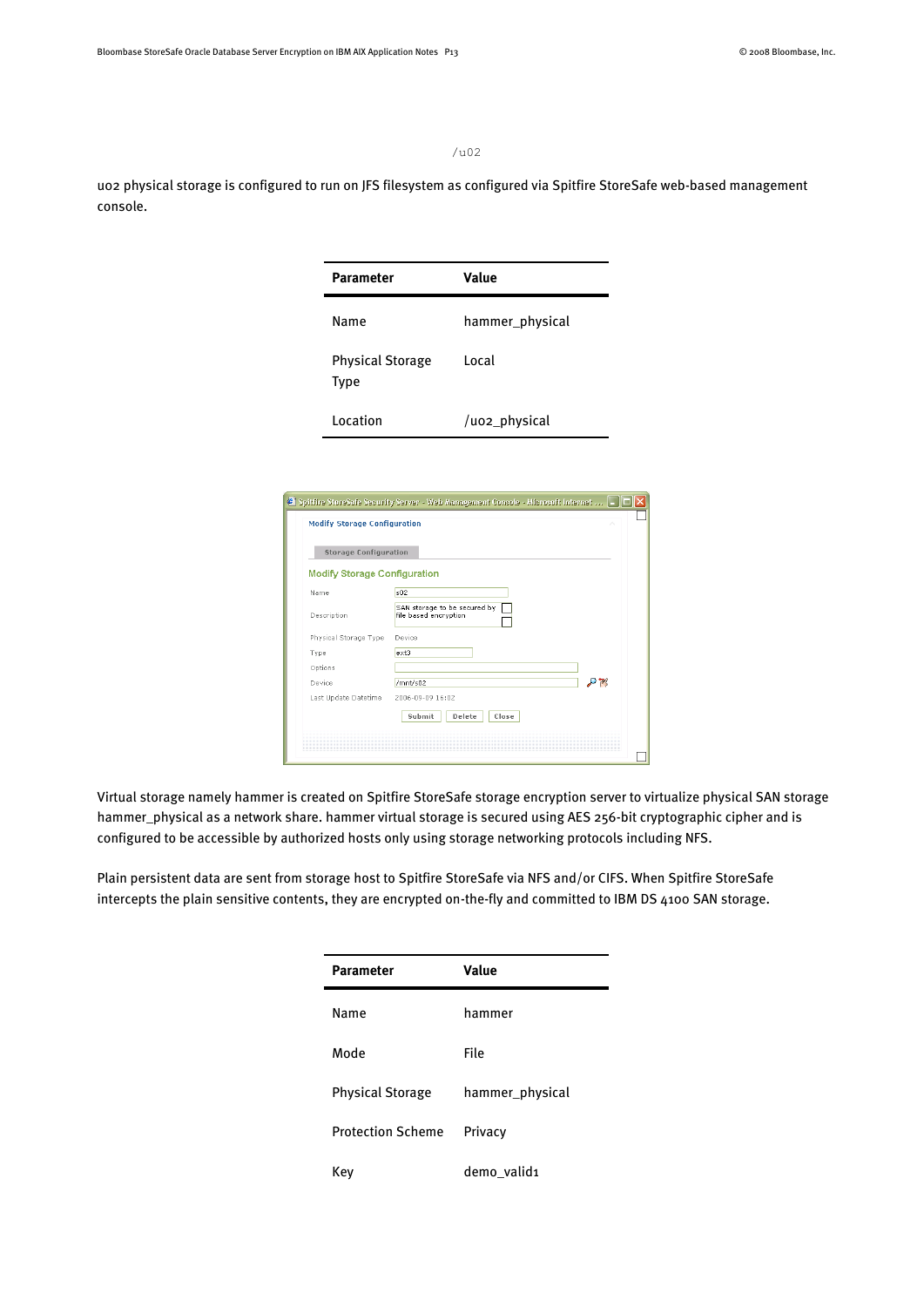| <b>Cipher Algorithm</b> | AES                                   |
|-------------------------|---------------------------------------|
| <b>Bit Length</b>       | 256                                   |
| <b>Host Security</b>    | 127.0.0.1<br>٠                        |
|                         | readable and<br>$\bullet$<br>writable |

| Virtual Storage                       | Virtual Storage Handler                            | <b>Storage Access Control</b> |
|---------------------------------------|----------------------------------------------------|-------------------------------|
| <b>Modify Virtual Storage</b>         |                                                    |                               |
|                                       |                                                    |                               |
| Name                                  | s02                                                |                               |
| Status                                |                                                    |                               |
| Description                           | File hased secured virtual.<br>storage             |                               |
| Active                                | ⊽                                                  |                               |
| Mode                                  | File.                                              |                               |
| Last Update Datetime 2006-09-09 16:06 |                                                    |                               |
| <b>Physical Storage</b>               |                                                    |                               |
| Storage                               | $502$ $P\%$                                        |                               |
| Description                           | SAN storage to be secured by file based encryption |                               |
| Physical Storage Type                 | Device                                             |                               |
|                                       | Submit<br>Delete<br>Close                          |                               |

### <span id="page-13-0"></span>**Oracle Database Setup and Migration**

Oracle flash recovery area and oradata are now in plain without protection. To secure Oracle data, customers have to follow below steps to migrate and setup filesystem to enable Oracle to access ciphered data AS-IF they are in plain

- Setup Spitfire StoreSafe virtual plain storage
- Migrate Oracle data

IMPORTANT: Make sure Oracle database server is brought to a stop on data migration or serious data corruption might occur. Please make sure you keep a separate database backup for rollback in case of disaster in the middle of migration.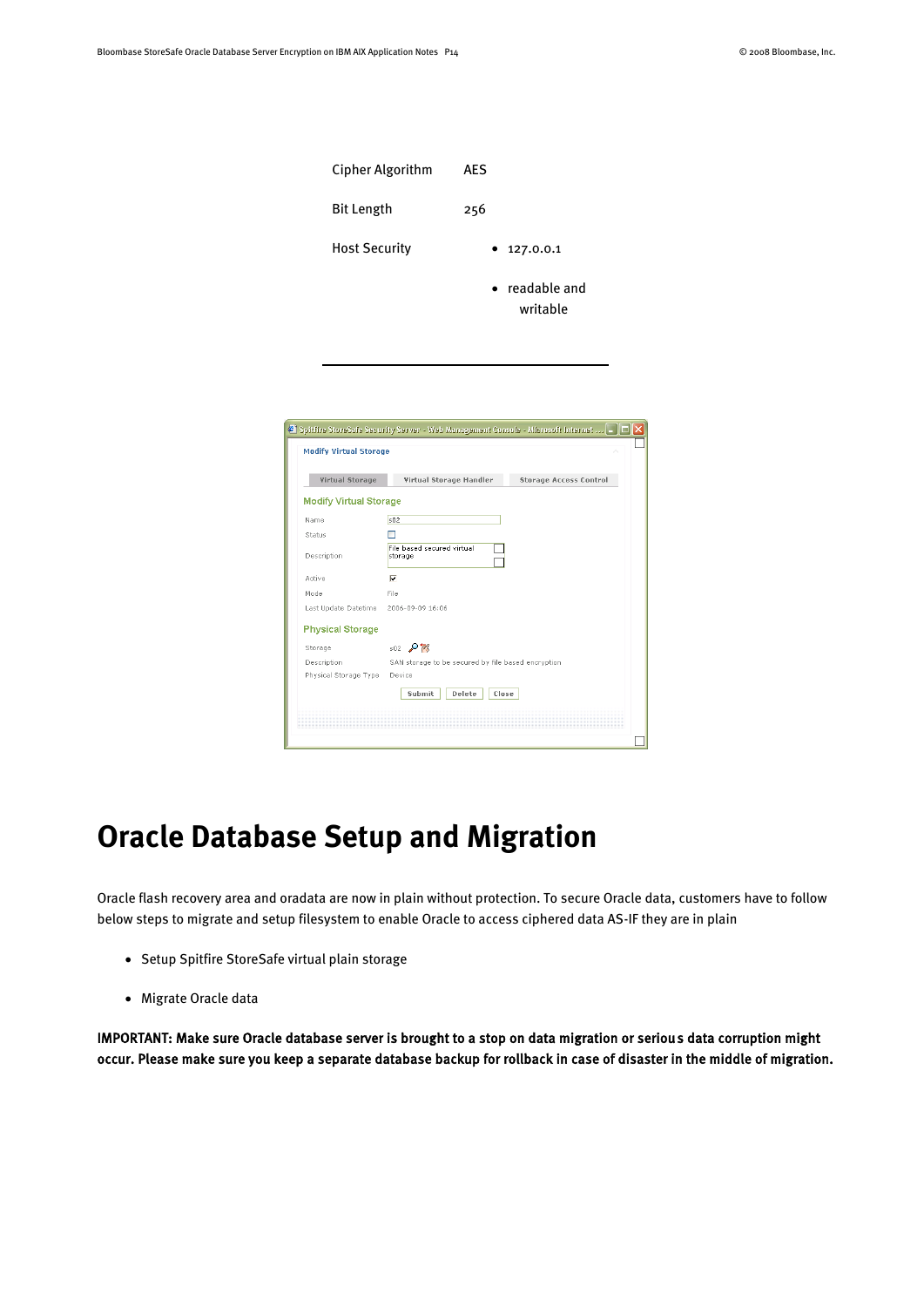#### <span id="page-14-0"></span>Setup Spitfire StoreSafe Virtual Storage

Plain Oracle data are now stored under

/u02

and recall last section that Spitfire StoreSafe virtual storage has its physical storage setup at

/u02\_physical

What we need to do is to setup mount point at

/u02

to enable filesystem read/write actions to route through Spitfire StoreSafe virtual storage

hammer

so that the sensitive Oracle data contents get transparently encrypted and migrated to physically stored at its preconfigured physical location

Rename current plain Oracle data repository

\$ mv /u02 /u02\_plain

#### Setup mount point /u02 for hammer Spitfire StoreSafe virtual storage

```
$ mount -o hard,llock,rw,bg,timeo=600,wsize=32768,rsize=32768,intr 127.0.0.1:/hammer /u02
```
#### Automate auto-mount of Spitfire StoreSafe virtual storage by configuring below in

/etc/filesystems

```
/u02:
        Dev = 127.0.0.1:/hammer
        vfs = nfs
       mount = false
       options = rw, bg, timeo=600, hard, llock, wsize=32768, rise=32768, intr
```
#### Verify Spitfire StoreSafe virtual storage hammer by creating a test file

```
$ vi /u02/test.txt
```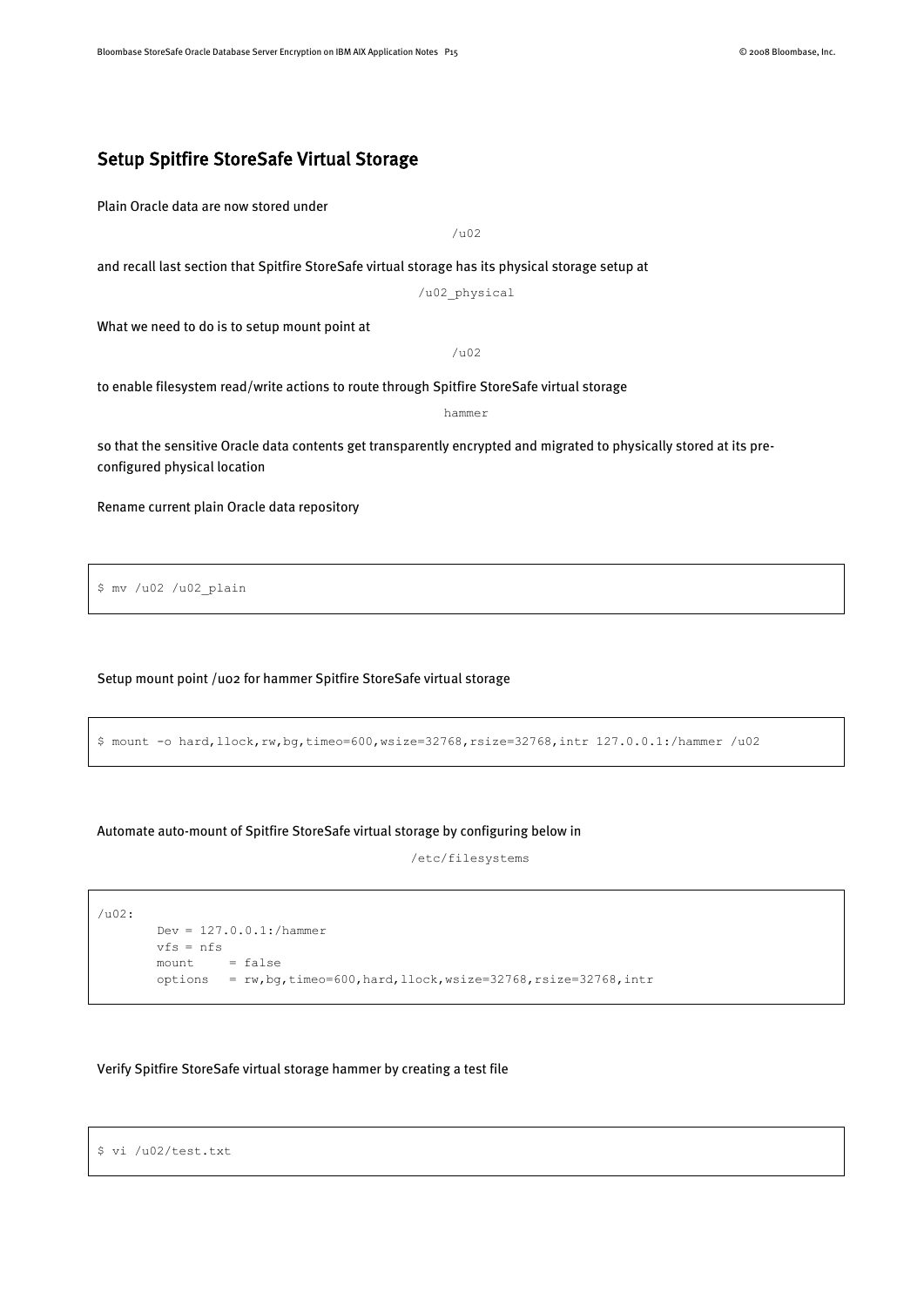#### Browse virtual plain contents of the test file by invoking command in prompt



/u02\_physical/test.txt

#### by command

```
$ cat / u02_physical/test.txt
```
where contents are physically stored at IBM DS4100 SAN as ciphered and secured.

### <span id="page-15-0"></span>Migrate Oracle Data Files

Migrate plain Oracle contents to Spitfire StoreSafe virtual storage by

```
$ cp –R /u02_plain/* /u02
```
With above action, database flash recovery area, archive log, redo log, control files, data system files and database user files get encrypted and migrated to the same IBM DS-series SAN disk via Spitfire StoreSafe virtual storage.

| <b>Sensitive Data</b>  | Location                         |
|------------------------|----------------------------------|
| Flash recovery area    | /uo2/flash_recovery_area         |
| Redo log               | $\bullet$ /uo2/hammer/redoo1.log |
|                        | $\bullet$ /uo2/hammer/redoo2.log |
|                        | • /uo2/hammer/redoo3.log         |
| Database control files | • uo2/hammer/controlo1.ctl       |
|                        | • /uo2/hammer/controlo2.ct       |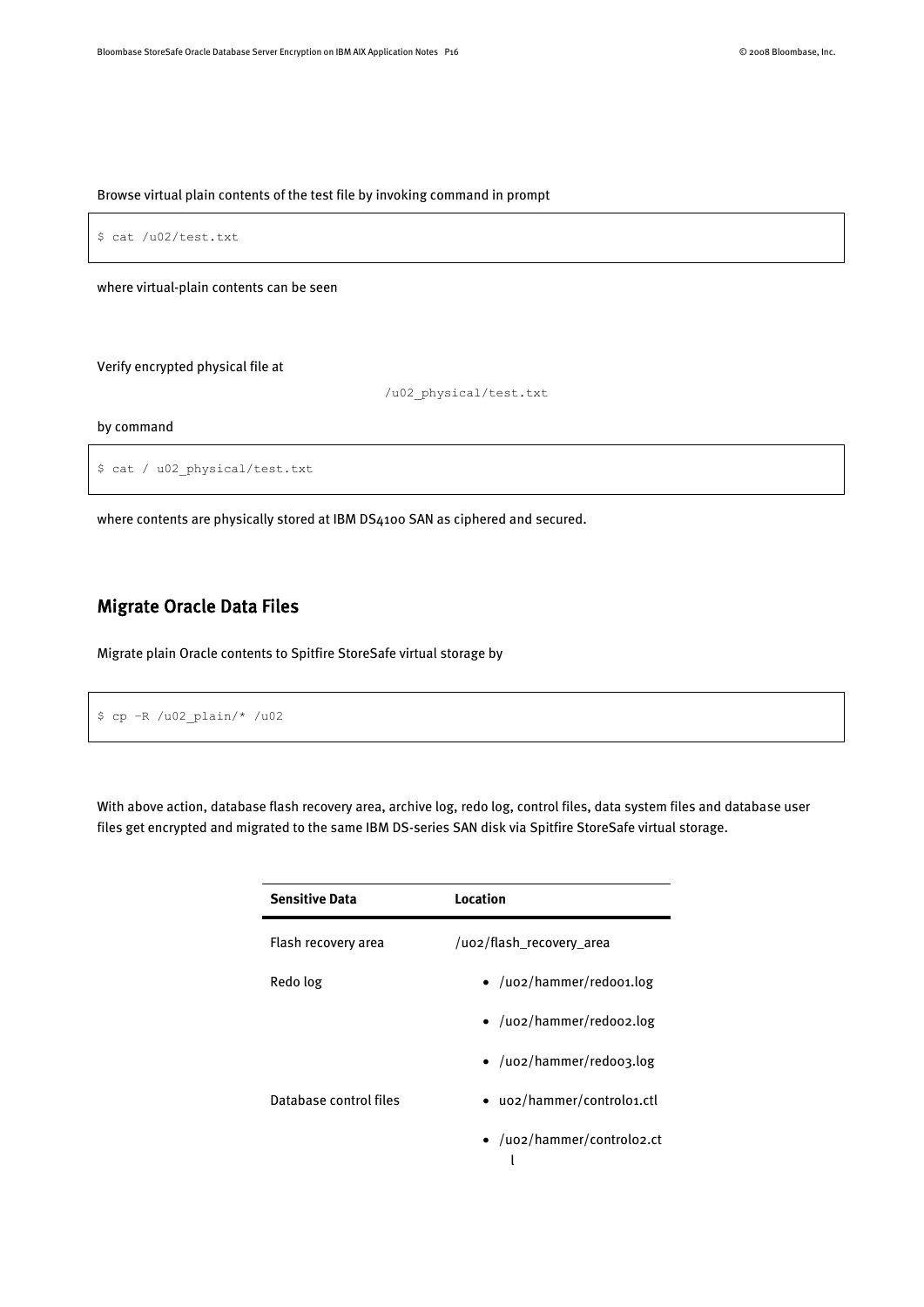|                                   | • /uo2/hammer/controlo3.ct |
|-----------------------------------|----------------------------|
| Database system files             | /uo2/hammer/systemo1.dbf   |
| Database user files               | /uo2/hammer/userso1.dbf    |
| Database temp tablespace<br>files | /uo2/hammer/tempo1.dbf     |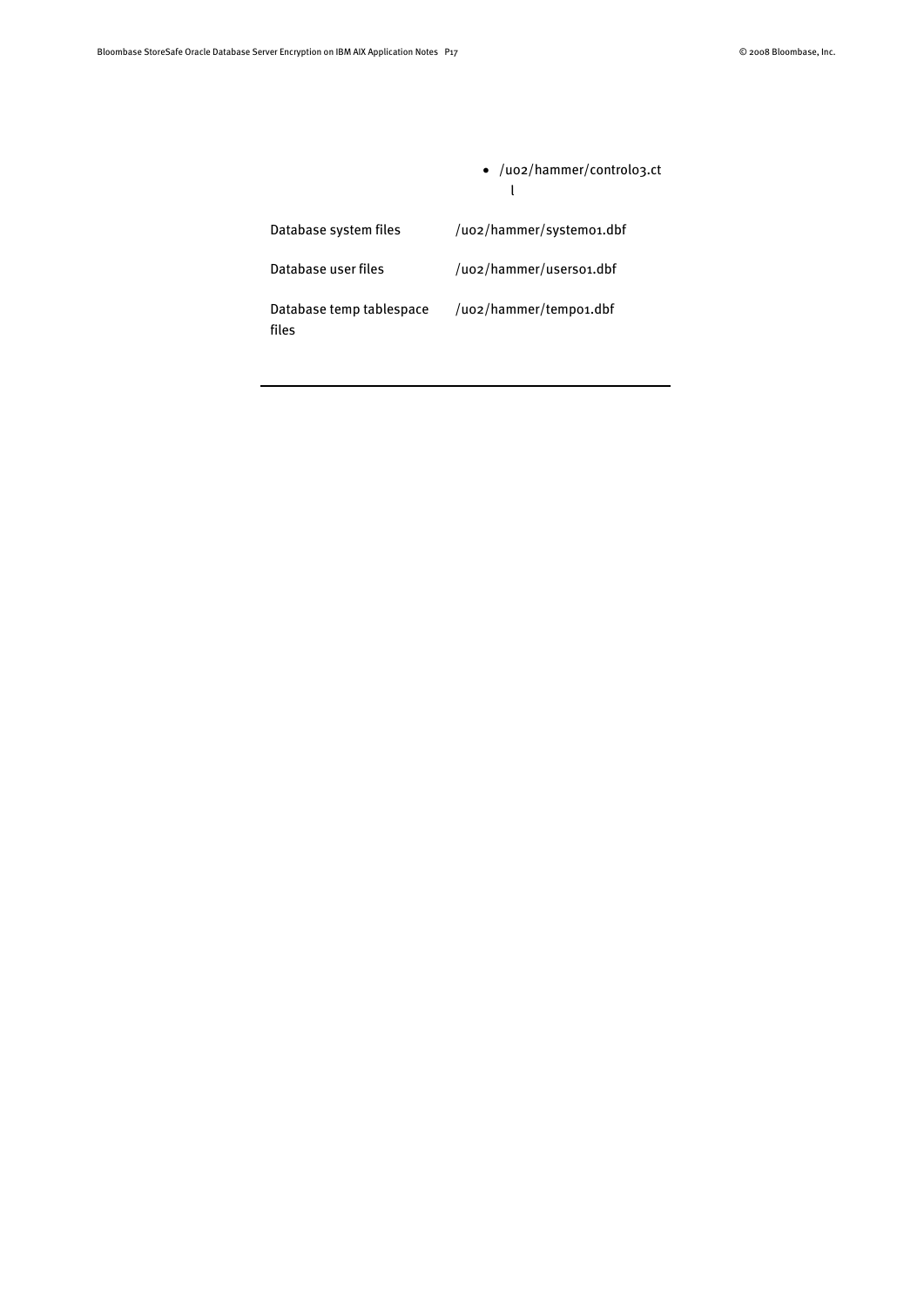# <span id="page-17-0"></span>**Validation Tests**

Startup Oracle database instance 'hammer' as normal and issue test SQLs to verify if sensitive data are transparently decrypted on database select whereas they are transparently encrypted on database insert and update

```
$ sqlplus user/password
SQL*Plus: Release 10.2.0.1.0 - Production on Thu Apr 3 06:50:59 2007
Copyright (c) 1982, 2005, Oracle. All rights reserved.
Connected to:
Oracle Database 10g Enterprise Edition Release 10.2.0.1.0 - Production
With the Partitioning, OLAP and Data Mining options
SQL> select count(*) from CREDIT_CARD;
  COUNT(*)
----------
    500016
SQL>
```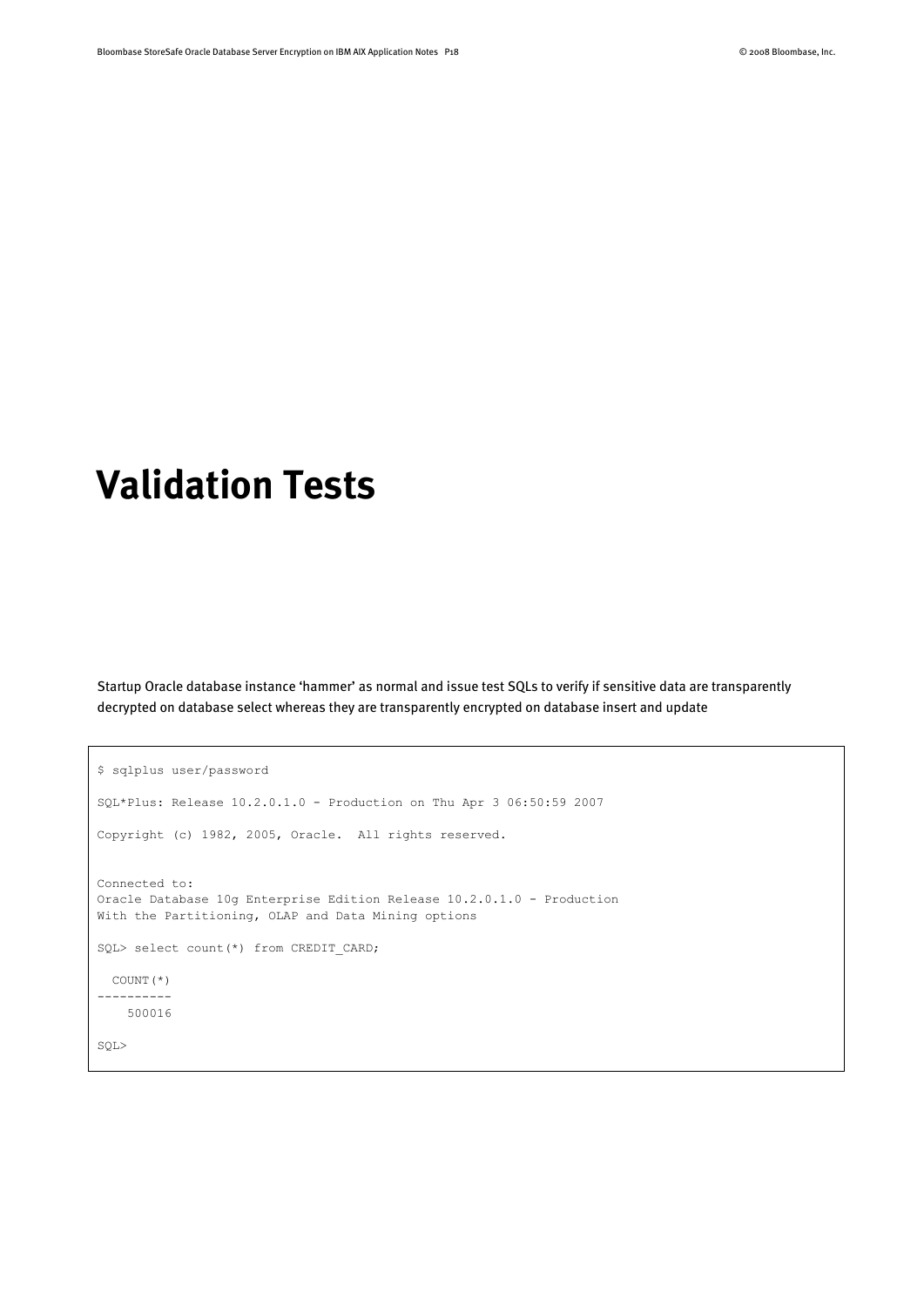# <span id="page-18-0"></span>**Conclusion**

Bloombase Spitfire StoreSafe storage security server protects privacy of sensitive enterprise data by transparent encryption and decryption. This paper summarizes quick notes to setup of Spitfire StoreSafe and simple migration of Oracle database on IBM AIX platform installed on IBM p-Series POWER based server with IBM DS4100 SAN storage sub-system to achieve transparent Oracle encryption meeting various information security regulatory compliance standards without sacrificing performance.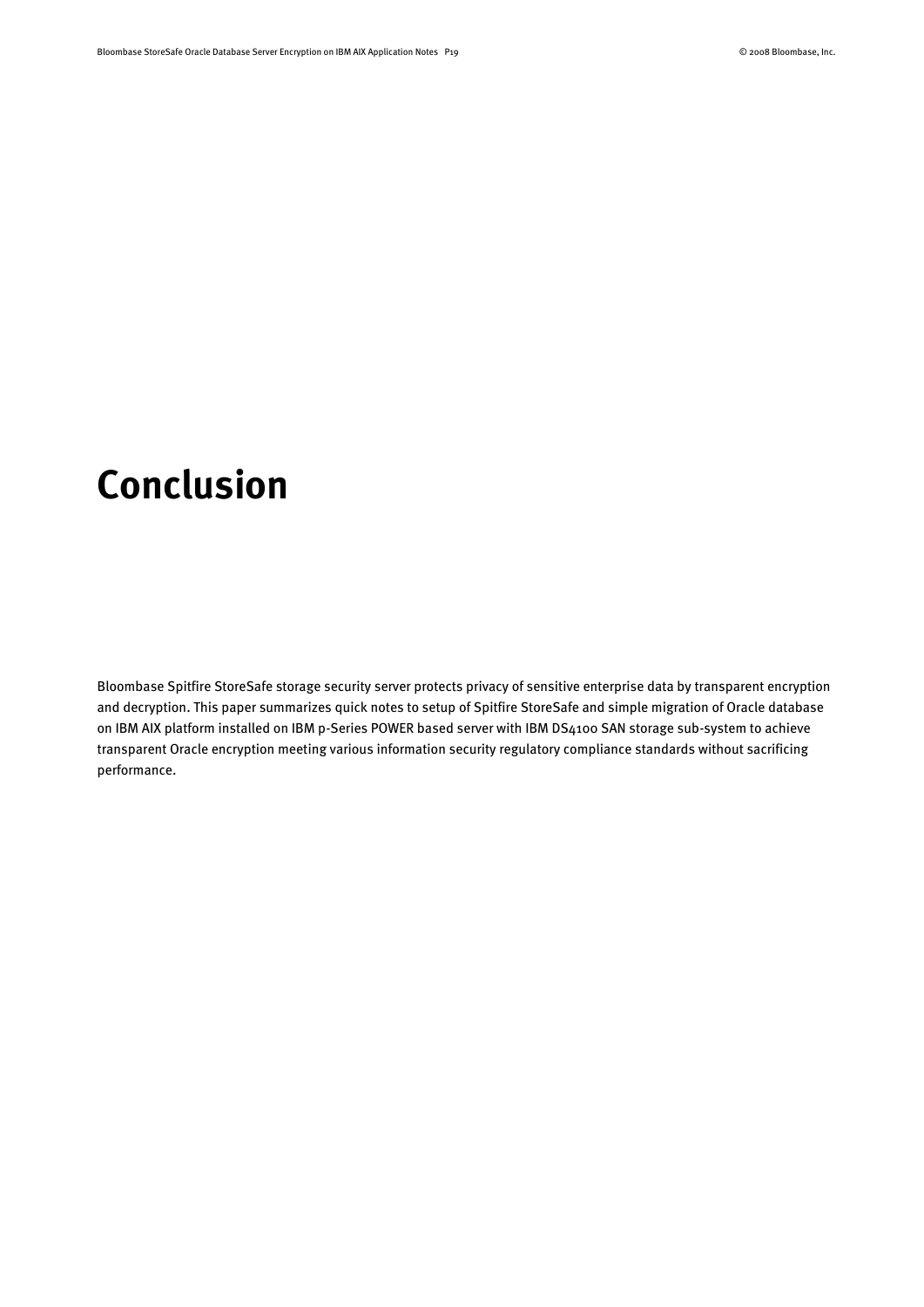# <span id="page-19-0"></span>**Disclaimer**

The tests described in this paper were conducted in the Bloombase InteropLab. Bloombase has not tested this configuration with all the combinations of hardware and software options available. There may be significant differences in your configuration that will change the procedures necessary to accomplish the objectives outlined in this paper. If you find that any of these procedures do not work in your environment, please contact us immediately.